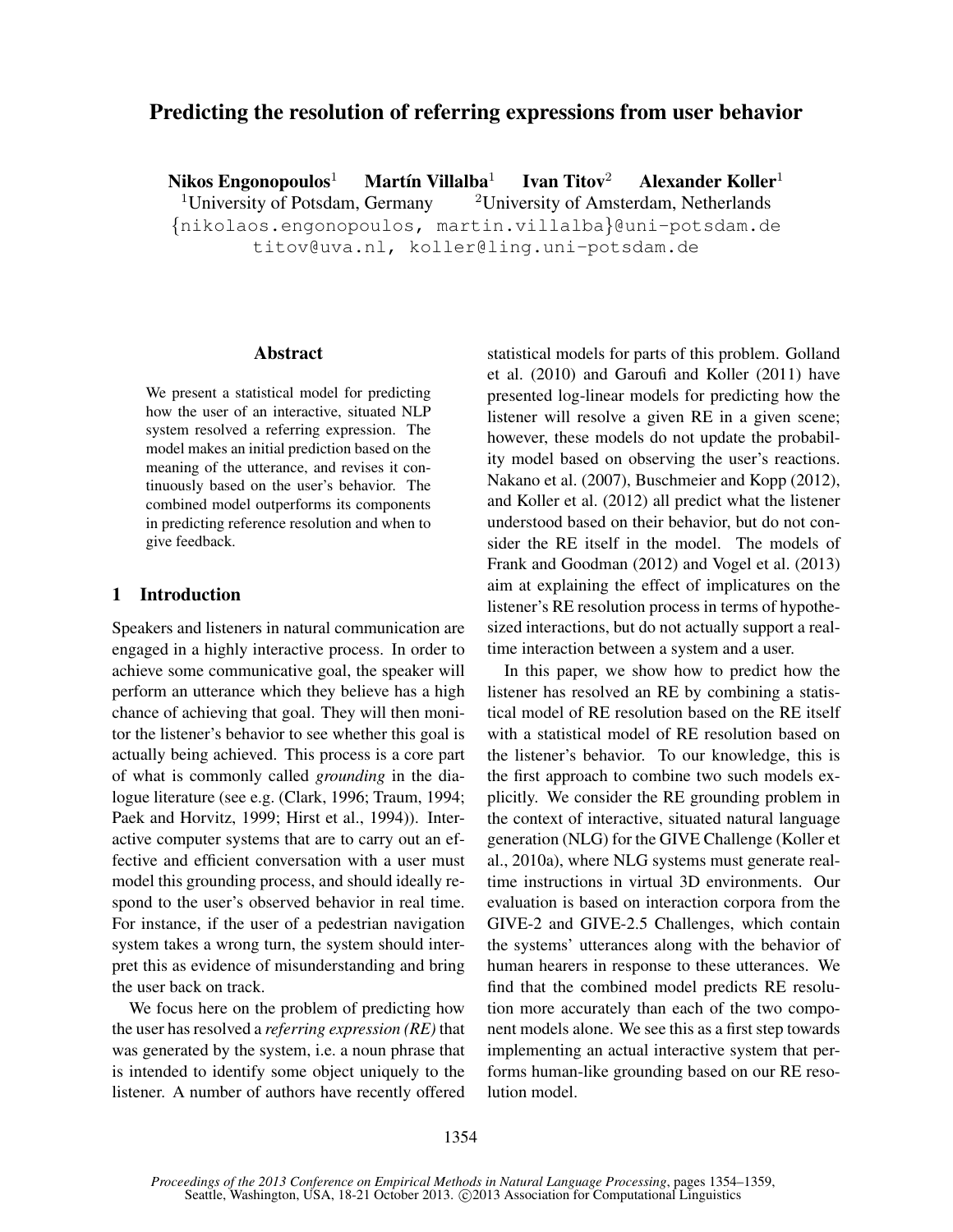

Figure 1: An example scene in the GIVE environment.

## 2 Problem definition

In the GIVE Challenge, an interactive NLG system faces the task of guiding a human instruction follower (IF) through a treasure-hunt game in a virtual 3D environment (see Fig. 1). To complete the task, the IF must press a number of buttons in the correct order; these buttons are the colored boxes in Fig. 1, and are scattered all over the virtual environment. The IF can move around freely in the virtual environment, but has no prior knowledge about the world. The NLG system's task is to guide the IF towards the successful completion of the treasure-hunt task. To this end, it is continuously being informed about the IF's movements and visual field, and can generate written utterances at any time. As a comparative evaluation effort, the GIVE Challenges connected NLG systems to thousands of users over the Internet (see e.g. Koller et al. (2010a) for details).

Many system utterances are *manipulation instructions*, such as "press the blue button", containing an RE in the form of a definite NP. We call a given part of an interaction between the system and the IF an *episode* of that interaction if it starts with a manipulation instruction, ends with the IF performing an *action* (i.e., pressing a button), and contains only IF movements and no further utterances in between. Not all manipulation instructions initiate an episode, because the system may decide to perform further utterances (not containing REs) before the IF performs their action. An NLG system will choose the RE for an instruction at runtime out of potentially many semantically valid alternatives ("the blue button", "the button next to the chair", "the button to the right of the red button", etc.). Ideally, it will predict which of these REs has the highest chance to be understood by the IF, given the current scene, and utter an instruction that uses this RE.

After uttering the manipulation instruction, the system needs to ascertain whether the IF understood the RE correctly, i.e. it must engage in grounding. A naive grounding mechanism might wait until the IF actually presses a button and check whether it was the right one. This is what many NLG systems in the GIVE Challenges actually did. However, this can make the communication ineffective (IF performs many useless actions) and risky (IF may press the wrong button and lose). Thus, it is important that the system updates its prediction of how the IF resolved the RE continuously by observing the IF's behavior, *before* the actual button press. For instance, if the IF walks towards the target, this might reinforce the system's belief in a correct understanding; turning away or exiting the room could be strong evidence of the opposite. The system can then exploit the updated prediction to give the IF feedback ("no, the *blue* button") to prevent costly mistakes.

We address these challenges by estimating the probability distribution over the possible objects to which the IF may resolve the RE. We then update this distribution in real time by observing the IF's movements. More specifically, assume that a system tries to refer to some object  $a^*$  among some set A of available objects. Given an RE r generated for  $a^*$  at time  $t_0$ , the state of the world s at  $t_0$ , and the observed behavior  $\sigma(t)$  of the user at  $t \geq t_0$ , we estimate the probability  $p(a|r, s, \sigma(t))$  that the user resolved r to an object  $a \in A$ . When generating the instruction, an optimal NLG system will use the RE *r* that maximizes  $p(a^*|r, s, \sigma(t_0))$ . It can then track  $p(a|r, s, \sigma(t))$  for time points  $t > t_0$  throughout the episode, and generate feedback when  $p(a'|r, s, \sigma(t))$ exceeds  $p(a^*|r, s, \sigma(t))$  for some  $a' \neq a^*$ ; that is, when the updated probability distribution predicts that the IF resolved  $r$  to an incorrect button.

## 3 A model of RE resolution

In order to model the distribution over possible objects, we assume the following generative story: when receiving an instruction containing an RE  $r$  at a given world state s, the IF resolves it to an object  $a$ ; depending on the object  $a$ , the IF then moves towards it, exhibiting behavior  $\sigma$ . These assumptions correspond to the following factorization:

$$
p(a, \sigma | r, s) = p(\sigma | a) p(a | r, s)
$$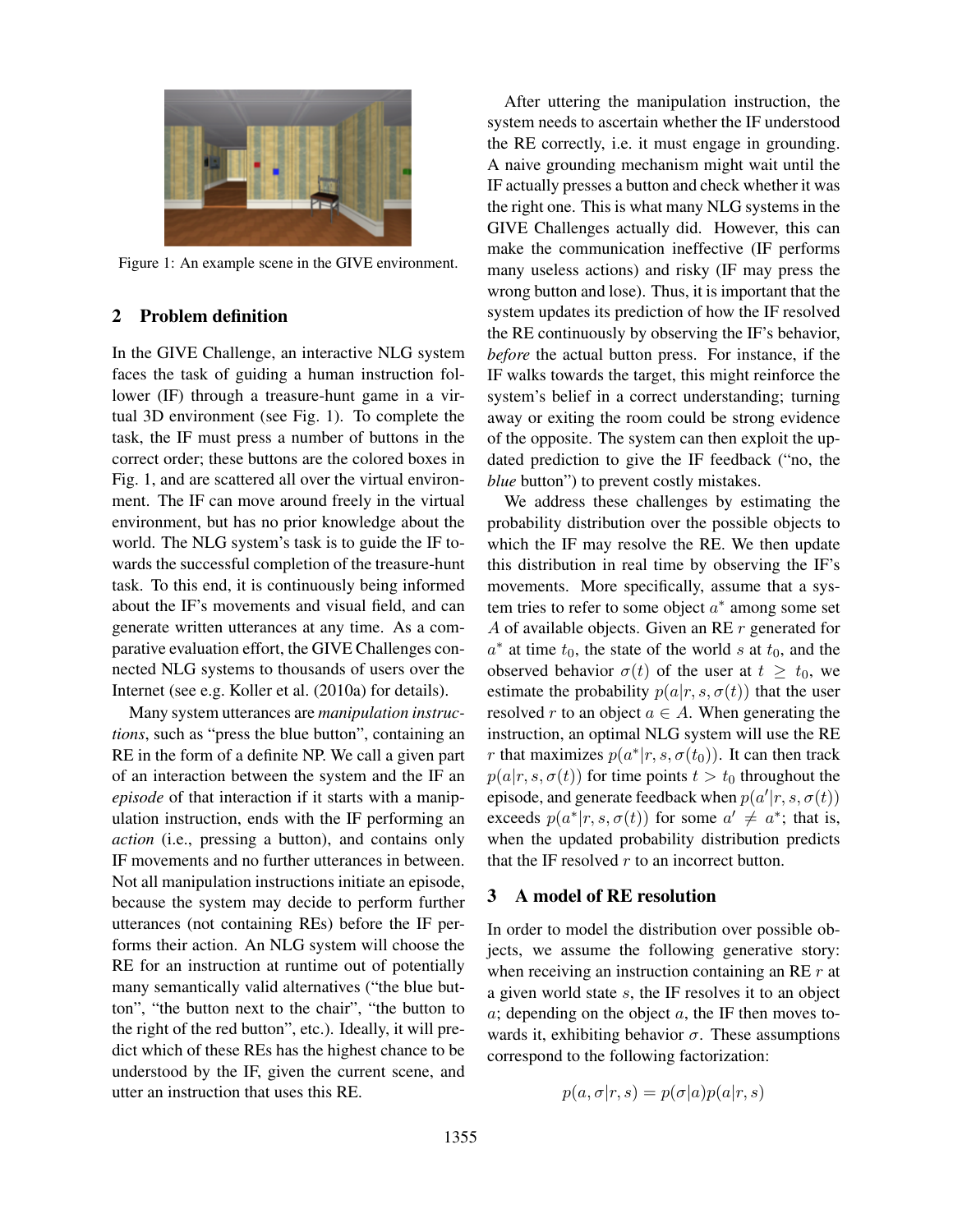The posterior probability distribution over objects  $a$ can be obtained by applying the Bayes rule and using the above assumptions:

$$
p(a|r, s, \sigma) \propto p(a|r, s)p(a|\sigma)/p(a)
$$

For simplicity, we assume a uniform  $p(a)$  over all objects in a world. We can thus represent  $p(a|r, s, \sigma)$ as the normalized product of a *semantic* model  $p_{sem}(a|r, s)$  and an *observational* model  $p_{obs}(a|\sigma)$ . We use log-linear models for both, and train them separately. The feature functions we use only consider general properties of objects (such as color and distance), and not the identity of the objects themselves. This means that we can train a model on one virtual environment (containing a certain set of objects), and then apply the model to another virtual environment, containing a different set of objects.

Semantic model The semantic model estimates for each object  $\alpha$  in the environment the initial probability  $p_{sem}(a|r, s)$  that the IF will understand a given RE  $r$  uttered in a scene  $s$  as referring to  $a$ . It represents the meaning of  $r$ , contextualized to  $s$ , and is only ever evaluated at the time  $t_0$  of the utterance. The features used by this model are:

- Semantic features aim to encode whether  $r$ is a good description of a. *IsColorModifying* evaluates to 1 if a's color appears as an adjective modifying the head noun of  $r$ , e.g. "the blue button". *IsRelPosModifying* evaluates to 1 if  $a$ 's relative position to the IF is mentioned as an adjective in  $r$ , e.g. "the left button".
- Confusion features capture the hypothesis that the IF may be confused by the description of a landmark when resolving the RE; e.g. an RE like "the button next to the red button" might confuse the IF into pressing a red button, rather than the one meant by the system. These are the same features as in the Semantic case, but looking for modifier keywords in the entire RE, including the head.
- Salience features account for the fact that an IF is more likely to resolve  $r$  to  $a$  if  $a$  was visually salient in s. *IsVisible* evaluates to 1 if a is visible to the IF in s. *IsInRoom* evaluates to 1 if the IF and a are in the same room. *IsTarget-InFront* evaluates to 1 if the *angular distance* towards a, i.e. the absolute angle between the

camera direction and the straight line from the IF to a, is less than  $\frac{\pi}{4}$ . *VisualSalience* approximates the visual salience of Kelleher and van Genabith (2004), a weighted count of the number of pixels on which a is rendered (pixels near the center of the screen have higher weights).

Observational model The observational model estimates for each object a the probability  $p_{obs}(a|\sigma)$ that the IF will interact with  $a$ , given the IF's recent behavior  $\sigma(t) = (\sigma_1, \dots, \sigma_n)$ , where  $\sigma_i$  is the state of the world at time  $t - (i - 1) \cdot 500$ ms, and  $n \ge 1$ is the length of the observed behavior.  $p_{obs}$  is constantly re-evaluated for times  $t > t_0$  as the IF moves around.  $p_{obs}$  uses the following features:

- Linear distance features assume that the closest button is also the one the IF understood. *In-Room* returns the number of frames  $\sigma_i$  in  $\sigma$  in which the IF and a are in the same room. *ButtonDistance* returns the distance between the IF and  $\alpha$  at  $\sigma_1$  divided by a constant such that the result never exceeds 1. If  $a$  is neither in the same room nor visible, the feature returns 1.
- Angular distance features analyze the direction in which the IF looks. *TargetInFront* returns the angular distance towards  $a$  at  $\sigma_1$ . An*gleToTarget* returns *TargetInFront* divided by  $\pi$ , or 1 if a is neither in the same room nor visible. *LinearRegAngleTo* applies linear regression to a list of observed angular distances towards a over all frames  $\sigma_i$ , and returns the slope of the regression as a measure of variation. Negative values indicate that the IF turned towards a, while positive values mean the opposite. If  $\alpha$  is neither visible nor in the same room as the IF at  $\sigma_i$ , the angle is set to  $\pi$ .
- Combined distance feature: a weighted sum of linear and angular distance towards a, called *overall distance* in Koller et al. (2012).
- Salience features capture visual salience and its change over time. Defining  $VS_i$  as the result of applying the psem feature *VisualSalience* to  $\sigma_i$  and a, *LastVisualSalience* returns  $VS_n$ . *LinearRegVisualSalience* applies linear regression to all values  $VS_i$  and returns the slope as a measure of change in salience. *VisualSalienceSum* returns  $(\sum_{i=1}^{n} VS_i) * VS_1$ . This emphasizes the contribution of  $VS_1$ , which we assume is the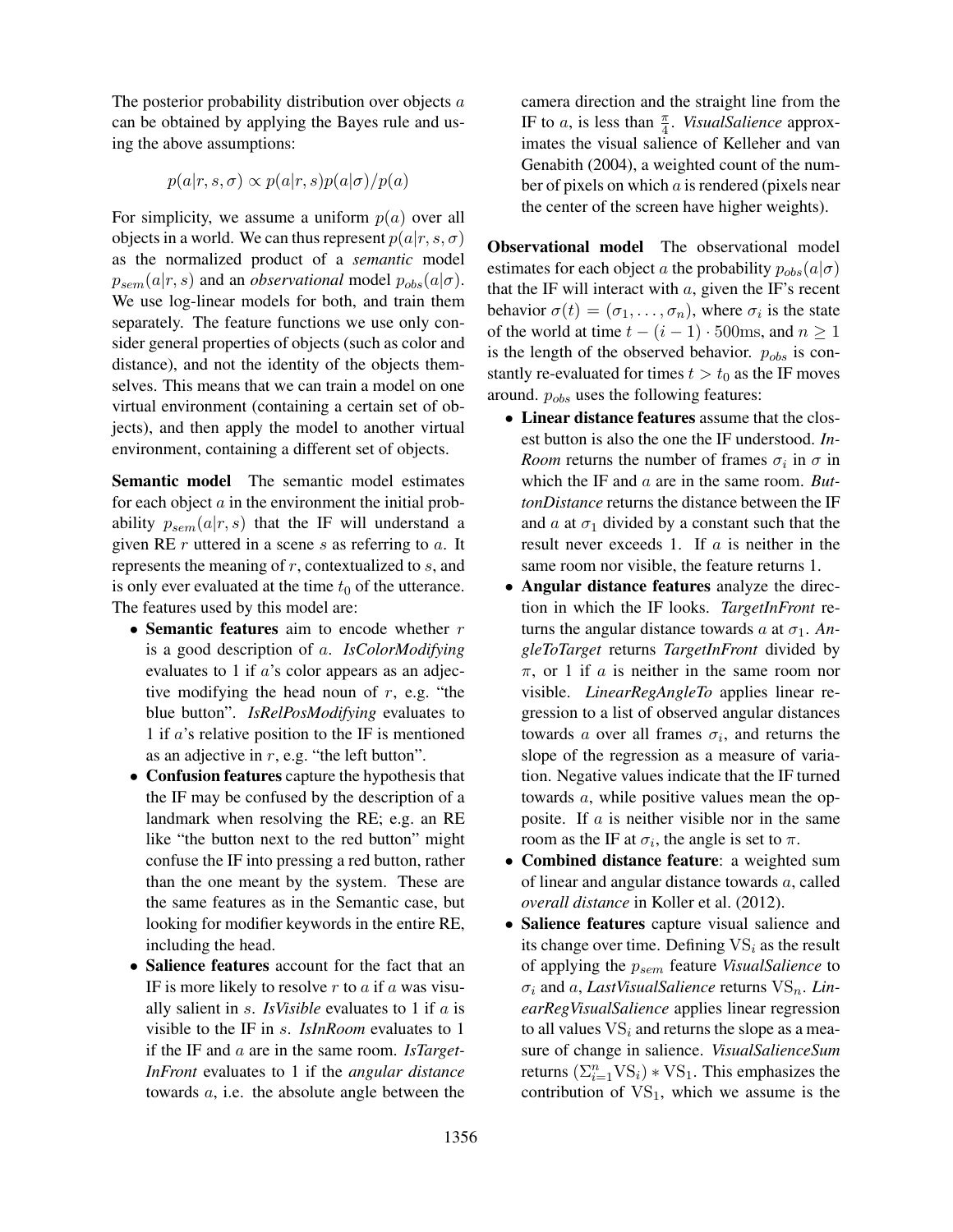most reliable predictor of the IF's intentions.

• Binary features aim to detect concrete behavior patterns: *LastIsVisible* applies the  $p_{sem}$  feature *IsVisible* to  $\sigma_1$ , and *IsClose* evaluates to 1 if the IF is close enough and correctly oriented to manipulate a in the GIVE environment at  $\sigma_1$ .

## 4 Evaluation

Data We evaluated our model using data from the GIVE-2 (Koller et al., 2010b) and the GIVE-2.5 Challenges (Striegnitz et al., 2011), obtained from GIVE Organizers (2012). These datasets constitute *interaction corpora*, in which the IF's activities in the virtual environment were recorded along with the utterances automatically generated by the participating NLG systems. The data consists of 1833 games for GIVE-2 and 687 games for GIVE-2.5.

To extract training data for our model from the GIVE-2.5 data, we first identified moments in the recorded data where the IF pressed a button. From these, we discarded all instances from the tutorial phase of the GIVE game and those that happened within 200 ms after the previous utterance, as these clearly didn't happen in response to it. This yielded 6478 training instances for  $p_{obs}$ , each consisting of  $\sigma$  at 1 second before the action, and the button  $\alpha$ which the IF pressed. We chose  $n = 4$  for representing  $\sigma$ , except to ensure that the features only considered IF behavior that happened in response to an utterance. We achieved this by reducing  $n$  for the first few frames after each utterance, such that the time of  $\sigma_n$  was always after the time of the utterance. Finally, we selected those instances which are episodes in the sense of Section 2, i.e. those in which the last utterance before the action contained an RE r. This gave us 3414 training instances for  $p_{sem}$ , each consisting of  $a, r$ , the time  $t_0$  of the utterance, and the world state s at time  $t_0$ .

We obtained test instances from the GIVE-2 data in the same way. This yielded 5028 instances, each representing an episode. We chose GIVE-2 for testing because the mean episode length is higher (3.3s, vs. 2.0s in GIVE-2.5), thus making the evaluation more challenging. Feature selection was done using the training data and a similar dataset from Koller et al. (2012). Note that the test data and training data are based on distinct sets of three virtual environ-



Figure 2: Prediction accuracy for (a) all episodes, (b) unsuccessful episodes as a function of time.

ments each, and were obtained with different NLG systems and users. This demonstrates the ability of our model to generalize to unseen environments.

An example video showing our models' predictions on some training episodes can be found at http://tinyurl.com/re-demo-v.

Prediction accuracy We first evaluated the ability of our model to predict the button to which the IF resolved each RE. For each test instance  $\langle r, s, \sigma, a \rangle$ , we compare the object returned by  $\arg \max_a p(a|r, s, \sigma(t))$  to the one manipulated by the IF. We call the proportion of correctly classified instances the *prediction accuracy*.

Fig. 2a compares our model's prediction accuracy to that of several baselines. We plot prediction accuracy as a function of the time at which the model is queried for a prediction, by evaluating at 3s, 2s, 1s, and 0s before the button press. The graph is based on the 2094 test instances with an episode length of at least three seconds, to ensure that results for different prediction times are comparable. As expected, prediction accuracy increases as we approach the time of the action. Furthermore, the combined model outperforms both  $p_{sem}$  and  $p_{obs}$  reliably. This indicates that the component models pro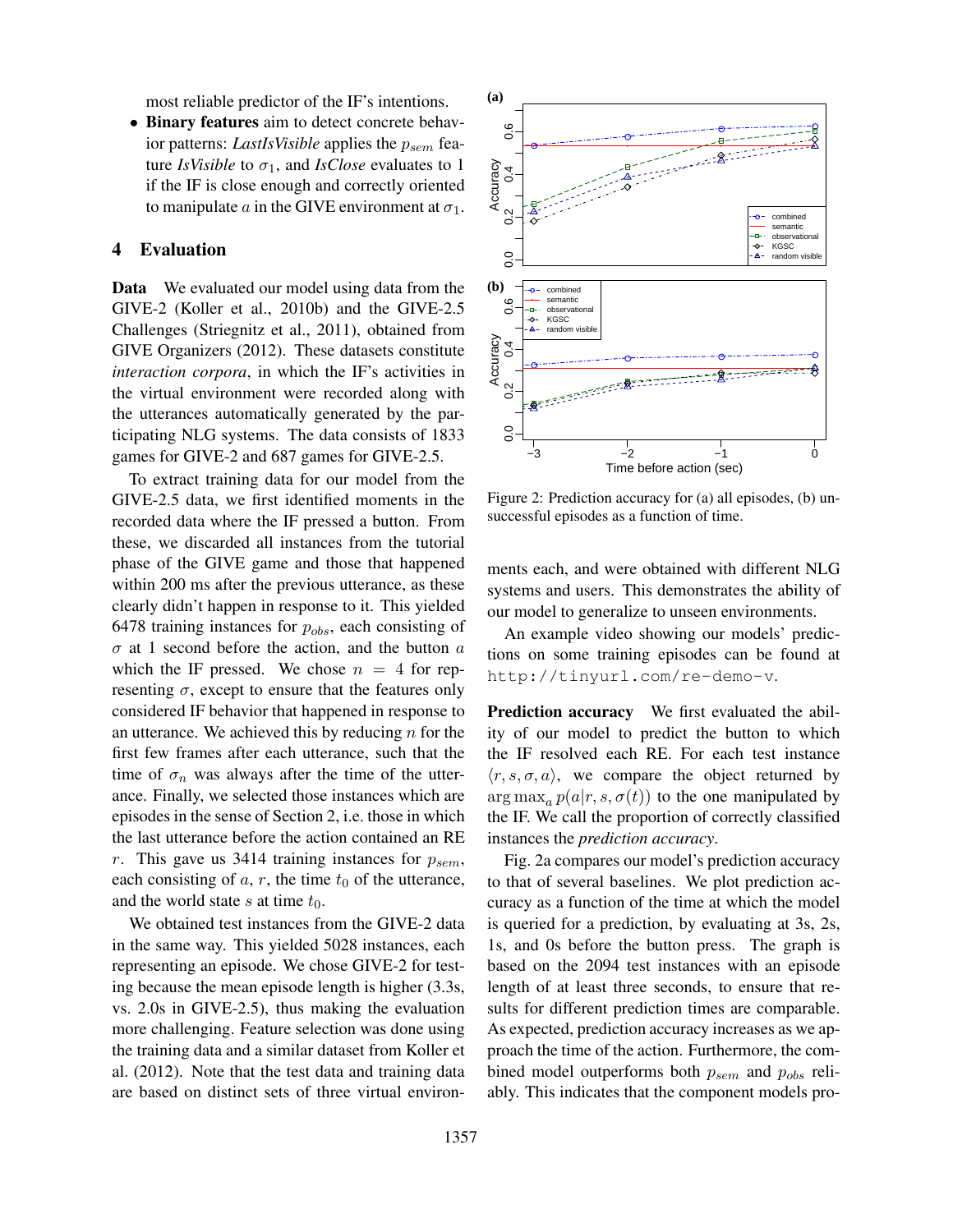vide complementary useful information. Our model also outperforms two more baselines: *KGSC* predicts that the IF will press the button with the minimal *overall distance*, which is the distance metric used by the "movement-based system" of Koller et al. (2012); *random visible* selects a random button from the ones that are currently visible to the IF.

The fact that this last baseline does not approach 1 at action time suggests that multiple buttons tend to be visible when the IF presses one, confirming that the prediction task is not trivial.

Correctly predicting the button that the IF will press is especially useful, and challenging, in those cases where the IF pressed a different button than the one the NLG system intended. Fig. 2b shows a closer look at the 125 unsuccessful episodes of at least three seconds in the test data. These tend to be hard instances, and thus as expected, prediction accuracy drops for all systems. However, by integrating semantic and observational information, the combined model compensates better for this than all other systems, with an accuracy of 37.6% against 31.2% for each individual component.

Feedback appropriateness Second, we evaluated the ability of our model to predict whether the user misunderstood the RE and requires feedback. For all the above models, we assumed a simple feedback mechanism which predicts that the user misunderstood the RE if  $p(a') - p(a^*) > \theta$  for some object  $a' \neq a^*$ , where  $\theta$  is a confidence threshold; we used  $\theta = 0.1$  here. We can thus test on recorded data in which no actual feedback can be given anymore.

We evaluated the models on the 848 test episodes of at least 3s in which the NLG systems logged the button they tried to refer to. The results are shown in Fig. 3 in terms of F1 measure. Here precision is the proportion of instances in which the IF pressed the wrong button (i.e., where feedback should have been given) among the instances where the model actually suggested feedback. Recall is the proportion of instances in which the model suggested feedback among the instances where the IF pressed the wrong button. Again, the combined model outperforms its components and the baselines, primarily due to increased recall. The difference is particularly pronounced early on, which would be useful in giving timely feedback in an actual real-time system.



Figure 3: Feedback F1-measure as a function of time.

#### 5 Conclusion and future work

We presented a statistical model for predicting how a user will resolve the REs generated by an interactive, situated NLG system. The model continuously updates an initial estimate based on the meaning of the RE with a model of the user's behavior. It outperforms its components and two baselines on prediction and feedback accuracy.

Our model captures a real-time grounding process on the part of the interactive system. We thus believe that it provides a solid foundation for detecting misunderstandings and generating suitable feedback in an end-to-end dialogue system. We have presented our model in terms of a situated dialogue setting, where clues about what the hearer understood can be observed directly. However, we believe that the fundamental mechanism should apply to other domains as well. This would amount to finding observable linguistic and non-linguistic clues of hearer understanding that can be used as features of  $p_{obs}$ .

The immediate next step for future research is to extend our model to an implemented end-to-end situated NLG system for the GIVE Challenge, and evaluate whether this actually improves task performance. This requires, in particular, to compute the RE that is optimal with respect to  $p_{sem}$ . We will furthermore improve  $p_{obs}$  by switching to a more temporally dynamic probability model.

Acknowledgments. We thank Konstantina Garoufi and the anonymous reviewers for their insightful comments and suggestions. The first two authors were supported by the SFB 632 "Information Structure"; Titov's work was supported by the Cluster of Excellence at Saarland University.